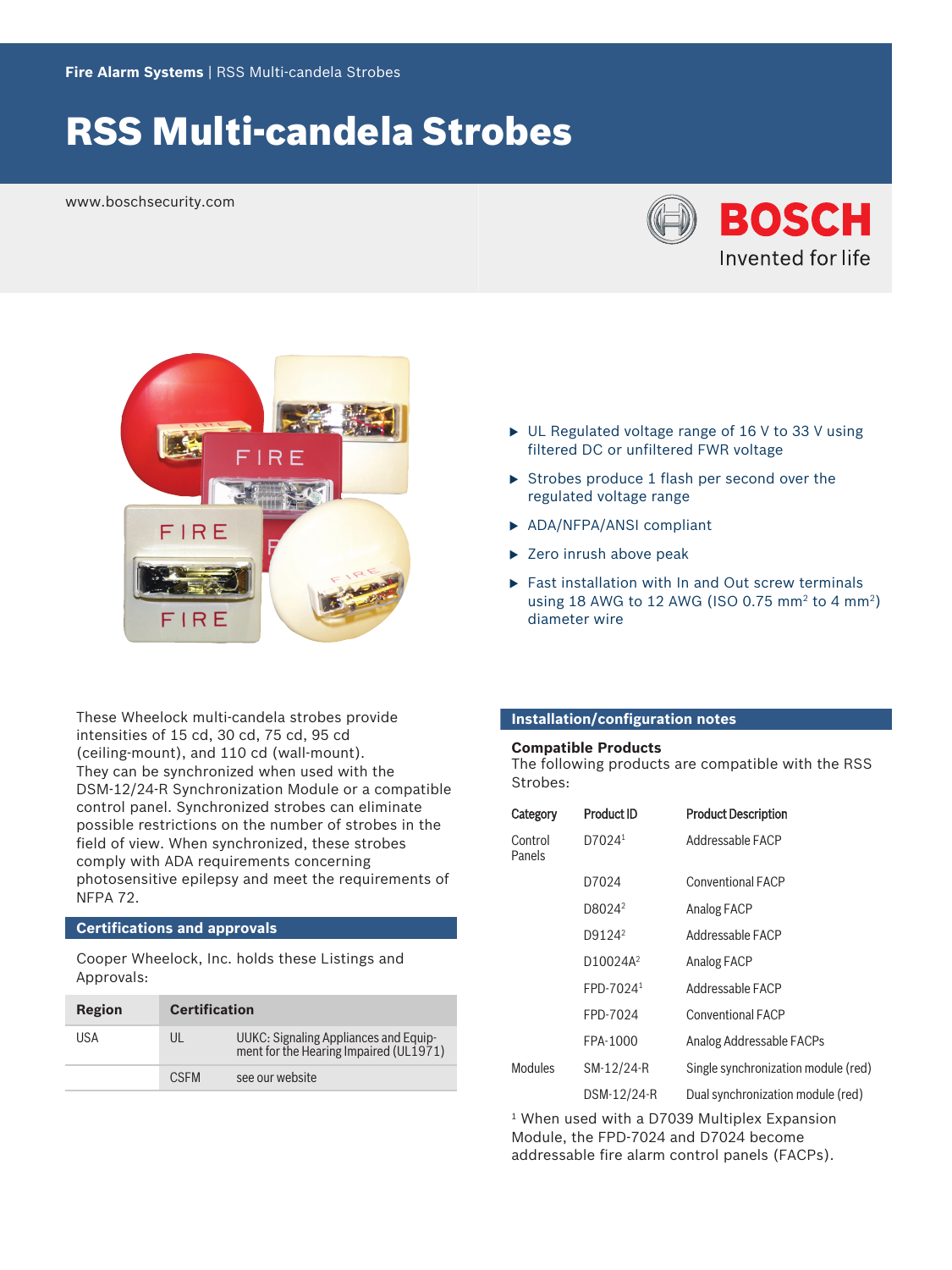2 For synchronization, use the DSM-12/24-R Synchronization Module with these control panels.

# **Mounting Considerations**

These strobe appliances use an integral strobe mounting plate for mounting on the indicated back boxes for the indicated applications:

|                  | Conduit<br>Applications | Surface<br>Mounted | Flush<br>Mounted |
|------------------|-------------------------|--------------------|------------------|
| Single-gang      |                         |                    |                  |
| Double-gang      |                         | ٠                  | ٠                |
| Four-inch square |                         |                    | ٠                |
| 100-mm European  |                         |                    |                  |
| BB-R             | ٠                       | ٠                  |                  |
| SHBB-R           |                         |                    |                  |

All models have an attractive cover plate for a clean, finished appearance.

# **Wiring**

#### **Notice** i

Do not use these strobe units in coded or pulsed signaling circuits.

The input terminals accept wires with diameters between 18 AWG and 12 AWG (ISO 0.75 mm<sup>2</sup> and 4 mm<sup>2</sup> ).

# **Parts included**

# Quant. Component

- 1 Strobe
- 1 Hardware pack
- 1 Literature pack

# **Technical specifications**

# **Electrical**

# 24MCC models

| Current Draw at 16 VDC to<br>$33 \text{ VDC}$ | 15 cd: 65 mA RMS maximum<br>30 cd: 105 mA RMS maximum<br>75 cd: 189 mA RMS maximum<br>95 cd: 249 mA RMS maximum  |
|-----------------------------------------------|------------------------------------------------------------------------------------------------------------------|
| Current Draw at 16 FWR to<br>$33$ FWR:        | 15 cd: 110 mA RMS maximum<br>30 cd: 170 mA RMS maximum<br>75 cd: 280 mA RMS maximum<br>95 cd: 375 mA RMS maximum |
| 24MCW models                                  |                                                                                                                  |
| Current Draw at 16 VDC to<br>$33 \text{ VDC}$ | 15 cd: 60 mA RMS maximum<br>30 cd: 92 mA RMS maximum<br>75 cd: 165 mA RMS maximum<br>110 cd: 220 mA RMS maximum  |
| Current Draw at 16 FWR to<br>$33$ FWR:        | 15 cd: 102 mA RMS maximum<br>30 cd: 155 mA RMS maximum                                                           |

|                                      | 110 cd: 347 mA RMS maximum                                                                        |
|--------------------------------------|---------------------------------------------------------------------------------------------------|
| Voltage (Input):                     | 24 VDC nominal:<br>16 VDC or FWR to 33 VDC or FWR                                                 |
| <b>Environmental</b>                 |                                                                                                   |
| Relative Humidity:                   | Up to 95%, non-condensing                                                                         |
| Temperature (Operating):             | +32°F to +120°F (0°C to +49°C)                                                                    |
| <b>Mechanical</b>                    |                                                                                                   |
| Dimensions $(H \times W \times D)$ : | 4.75 in. x 4.75 in. x 2.5 in.<br>$(12.1 \text{ cm} \times 12.1 \text{ cm} \times 6.4 \text{ cm})$ |
| Material:                            | Molded plastic enclosure incorporating a<br>Xenon flashtube and Lexan lens.                       |

75 cd: 253 mA RMS maximum

# **Trademarks**

All hardware and software product names used in this document are likely to be registered trademarks and must be treated accordingly.

# **Ordering information**

# **RSS‑24MCC‑FR Ceiling‑mount Strobe (square, red)**

Square red ceiling‑mount strobe providing intensities of 15 cd, 30 cd, 75 cd, or 95 cd

Order number **RSS-24MCC-FR**

# **RSS‑24MCC‑FW Ceiling‑mount Strobe (square, white)**

Square white ceiling‑mount strobe providing intensities of 15 cd, 30 cd, 75 cd, or 95 cd Order number **RSS-24MCC-FW**

# **RSS‑24MCW‑FR Wall‑mount Strobe (square, red)**

Square red wall‑mount strobe providing intensities of 15 cd, 30 cd, 75 cd, or 110 cd Order number **RSS-24MCW-FR**

### **RSS‑24MCW‑FW Wall‑mount Strobe (square, white)**

Square white wall-mount strobe providing intensities of 15 cd, 30 cd, 75 cd, or 110 cd Order number **RSS-24MCW-FW**

### **Accessories**

# **BB‑R Steel Back Box**

Black, 10.2 cm (4 in.) square, 3.8 cm (1.5 in.) deep Order number **BB-R**

# **DBB‑R Steel Back Box (red)**

8.6 cm (3.375 in.) square, 5.6 cm (2.1875 in.) deep Order number **DBB-R**

# **DSM‑12/24‑R Dual Synchronization Module (red)**

A 12/24 VDC Cooper Wheelock module that synchronizes notification appliances on a single Class A or two Class B circuits. Order number **DSM‑12/24‑R**